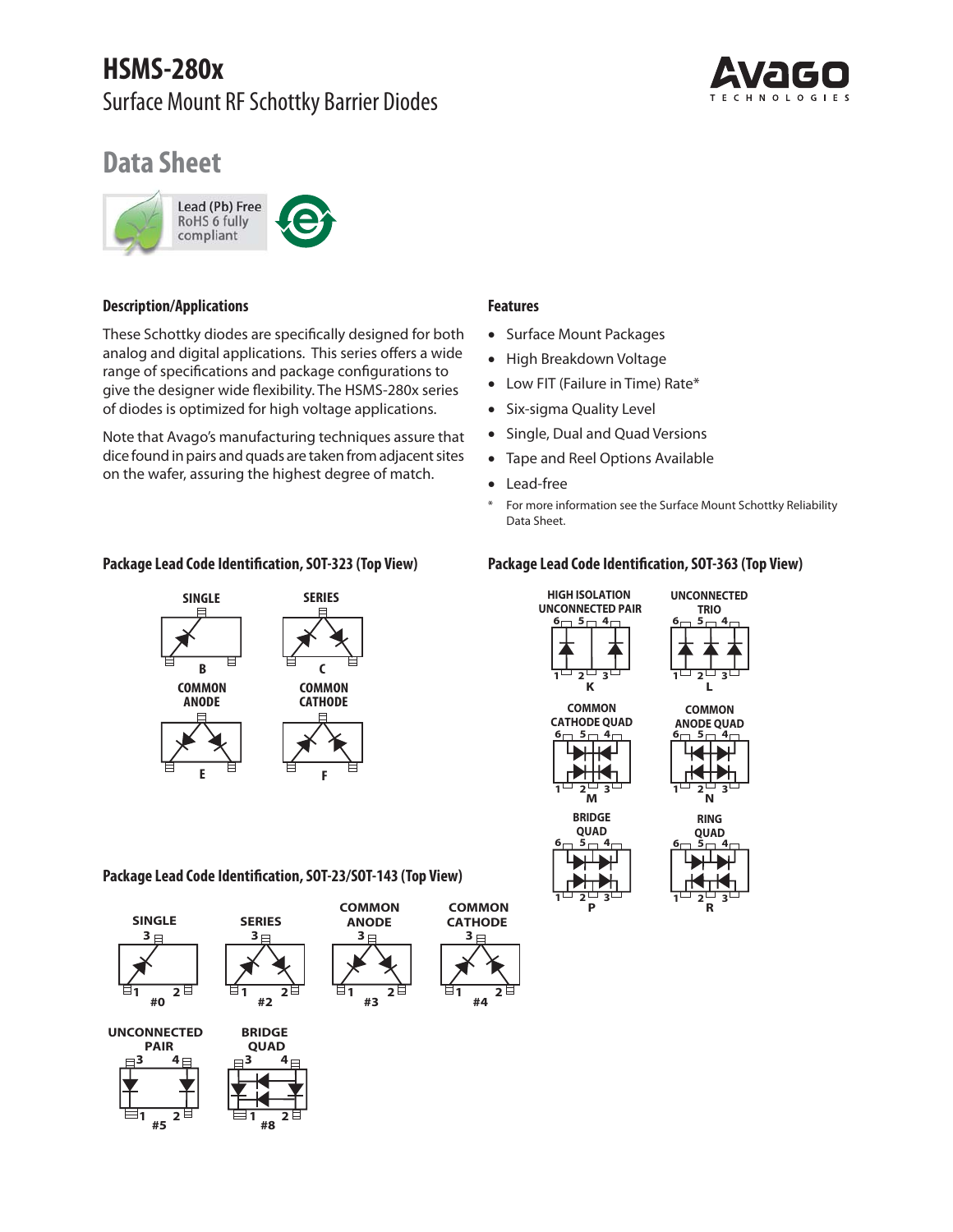# **Pin Connections and Package Marking, SOT-363**



#### **Notes:**

1. Package marking provides orientation and identification.

2. See "Electrical Specifications" for appropriate package marking.

#### *ESD WARNING:*

**Handling Precautions Should Be Taken To Avoid Static Discharge.**

# Absolute Maximum Ratings<sup>[1]</sup> T<sub>C</sub> = 25°C

| <b>Symbol</b>     | <b>Parameter</b>                    | <b>Unit</b> | SOT-23/SOT-143          | SOT-323/SOT-363         |
|-------------------|-------------------------------------|-------------|-------------------------|-------------------------|
|                   | <b>Forward Current (1 µs Pulse)</b> | Amp         |                         |                         |
| $P_{IV}$          | <b>Peak Inverse Voltage</b>         |             | Same as V <sub>RR</sub> | Same as V <sub>RR</sub> |
|                   | <b>Junction Temperature</b>         |             | 150                     | 150                     |
| <sup>1</sup> stg  | <b>Storage Temperature</b>          |             | $-65$ to 150            | -65 to 150              |
| $\theta_{\rm ic}$ | Thermal Resistance <sup>[2]</sup>   | °C/W        | 500                     | 150                     |

**Notes:**

1. Operation in excess of any one of these conditions may result in permanent damage to the device.

2.  $T_c = +25^{\circ}$ C, where T<sub>C</sub> is defined to be the temperature at the package pins where contact is made to the circuit board.

# Electrical Specifications T<sub>A</sub> = 25°C, Single Diode<sup>[3]</sup>

| Part<br><b>Number</b><br>HSMS <sup>[4]</sup> | Package<br><b>Marking</b><br>Code | Lead<br>Code   | Configuration                      | <b>Minimum</b><br><b>Breakdown</b><br>Voltage<br>$V_{BR}(V)$ | <b>Maximum</b><br><b>Forward</b><br>Voltage<br>$V_F(mV)$ | <b>Maximum</b><br><b>Forward</b><br>Voltage<br>$V_F(V) \otimes I_F(mA)$ | <b>Maximum</b><br>Reverse<br>Leakage<br>$I_R(nA) \otimes V_R(V)$ | <b>Maximum</b><br>Capacitance<br>$C_T(pF)$ | <b>Typical</b><br><b>Dynamic</b><br><b>Resistance</b><br>$R_D(\Omega)^{[5]}$ |
|----------------------------------------------|-----------------------------------|----------------|------------------------------------|--------------------------------------------------------------|----------------------------------------------------------|-------------------------------------------------------------------------|------------------------------------------------------------------|--------------------------------------------|------------------------------------------------------------------------------|
| 2800                                         | A <sub>0</sub>                    | $\mathbf 0$    | Single                             |                                                              |                                                          |                                                                         |                                                                  |                                            |                                                                              |
| 2802                                         | A <sub>2</sub>                    | $\overline{2}$ | <b>Series</b>                      |                                                              |                                                          |                                                                         |                                                                  |                                            |                                                                              |
| 2803                                         | A <sub>3</sub>                    | 3              | Common Anode                       |                                                              |                                                          |                                                                         |                                                                  |                                            |                                                                              |
| 2804                                         | A4                                | 4              | Common Cathode                     |                                                              |                                                          |                                                                         |                                                                  |                                            |                                                                              |
| 2805                                         | A <sub>5</sub>                    | 5              | <b>Unconnected Pair</b>            |                                                              |                                                          |                                                                         |                                                                  |                                            |                                                                              |
| 2808                                         | A <sub>8</sub>                    | 8              | Bridge Quad <sup>[4]</sup>         |                                                              |                                                          |                                                                         |                                                                  |                                            |                                                                              |
| 280B                                         | A <sub>0</sub>                    | B              | Single                             |                                                              |                                                          |                                                                         |                                                                  |                                            |                                                                              |
| 280C                                         | A2                                | C              | Series                             |                                                              |                                                          |                                                                         |                                                                  |                                            |                                                                              |
| 280E                                         | A <sub>3</sub>                    | E              | Common Anode                       | 70                                                           | 410                                                      | 1.0@15                                                                  | 200 @ 50                                                         | 2.0                                        | 35                                                                           |
| 280F                                         | A4                                | F              | Common Cathode                     |                                                              |                                                          |                                                                         |                                                                  |                                            |                                                                              |
| 280K                                         | AK                                | K              | High Isolation<br>Unconnected Pair |                                                              |                                                          |                                                                         |                                                                  |                                            |                                                                              |
| 280L                                         | AL                                | L.             | Unconnected Trio                   |                                                              |                                                          |                                                                         |                                                                  |                                            |                                                                              |
| 280M                                         | H                                 | M              | Common Cathode Quad                |                                                              |                                                          |                                                                         |                                                                  |                                            |                                                                              |
| 280N                                         | N                                 | N              | Common Anode Quad                  |                                                              |                                                          |                                                                         |                                                                  |                                            |                                                                              |
| 280P                                         | AP                                | P              | <b>Bridge Quad</b>                 |                                                              |                                                          |                                                                         |                                                                  |                                            |                                                                              |
| 280R                                         | O                                 | R              | Ring Quad                          |                                                              |                                                          |                                                                         |                                                                  |                                            |                                                                              |
| <b>Test Conditions</b>                       |                                   |                |                                    | $I_R = 10 \text{ mA}$                                        | $I_F = 1$ mA                                             |                                                                         |                                                                  | $V_F = 0 V$<br>$f = 1$ MHz                 | $I_F = 5$ mA                                                                 |

#### **Notes:**

1. DV<sub>F</sub> for diodes in pairs and quads in 15 mV maximum at 1 mA.

2. DC $_{\tau O}$  for diodes in pairs and quads is 0.2 pF maximum.

3. Effective Carrier Lifetime (t) for all these diodes is 100 ps maximum measured with Krakauer method at 5 mA.

4. See section titled "Quad Capacitance."

5.  $R_D = R_S + 5.2 Ω$  at 25°C and  $I_f = 5$  mA.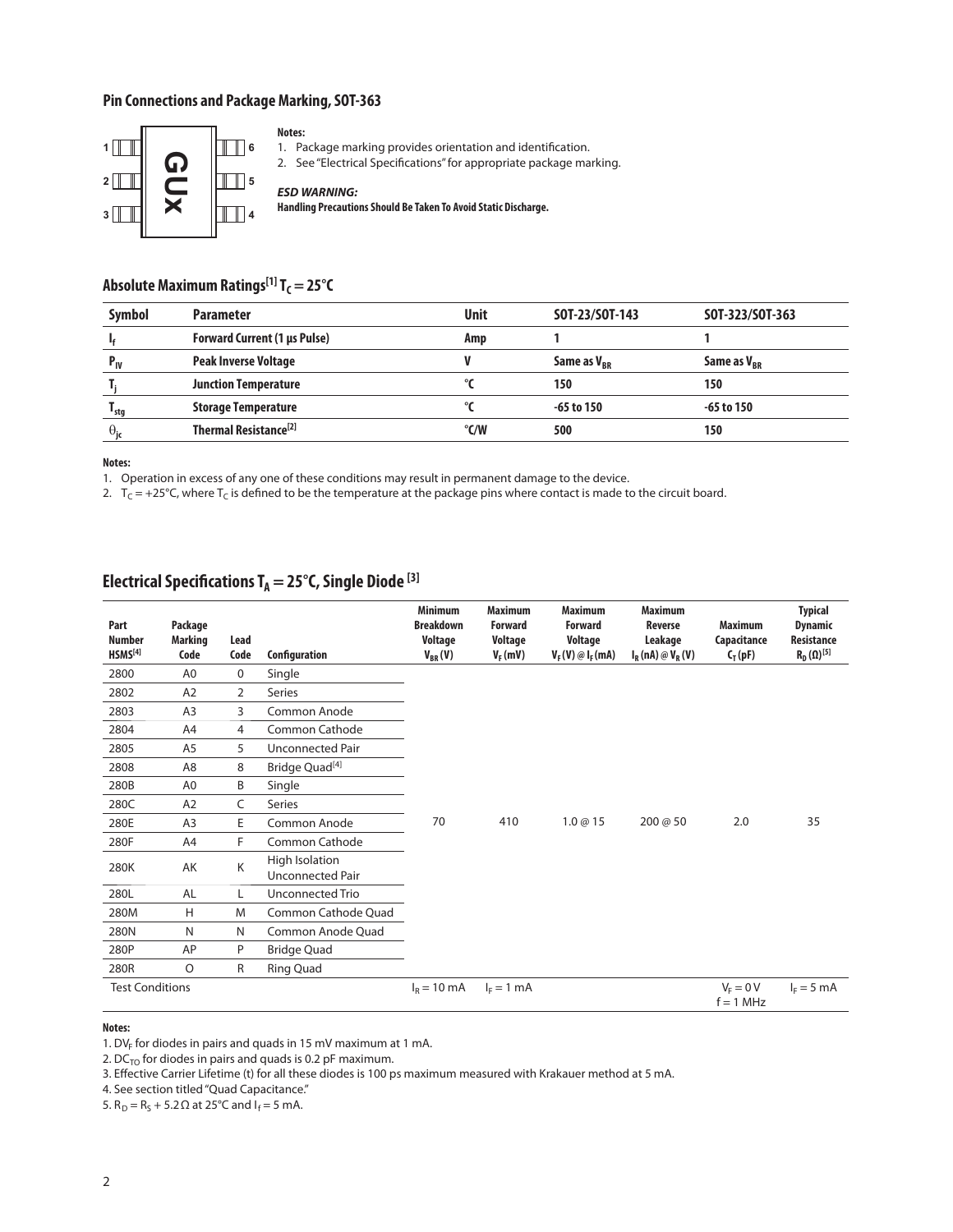#### **Quad Capacitance**

Capacitance of Schottky diode quads is measured using an HP4271 LCR meter. This instrument effectively isolates individual diode branches from the others, allowing accurate capacitance measurement of each branch or each diode. The conditions are: 20 mV R.M.S. voltage at 1 MHz. Avago defines this measurement as "CM", and it is equivalent to the capacitance of the diode by itself. The equivalent diagonal and adjacent capacitances can then be calculated by the formulas given below.

In a quad, the diagonal capacitance is the capacitance between points A and B as shown in the figure below. The diagonal capacitance is calculated using the following formula

$$
C_{DIAGONAL} = \frac{C_1 \times C_2}{C_1 + C_2} + \frac{C_3 \times C_4}{C_3 + C_4}
$$

#### **Linear Equivalent Circuit, Diode Chip**





 $C_j$  = junction capacitance (see Table of SPICE parameters)

$$
R_{j} = \frac{8.33 \times 10^{-5} \text{ nT}}{I_{b} + I_{s}}
$$

where

 $I<sub>b</sub>$  = externally applied bias current in amps

 $I_s$  = saturation current (see table of SPICE parameters)

 $T =$  temperature,  $K$ 

n = ideality factor (see table of SPICE parameters)

Note:

To effectively model the packaged HSMS-280x product, please refer to Application Note AN1124.



The equivalent adjacent capacitance is the capacitance between points A and C in the figure below. This capacitance is calculated using the following formula

$$
C_{ADJACENT} = C_1 + \frac{1}{\frac{1}{C_2} + \frac{1}{C_3} + \frac{1}{C_4}}
$$

This information does not apply to cross-over quad diodes.

#### **SPICE Parameters**

| <b>Parameter</b>         | <b>Units</b> | <b>HSMS-280x</b> |
|--------------------------|--------------|------------------|
| $B_V$                    | V            | 75               |
| $C_{10}$                 | рF           | 1.6              |
| $E_G$                    | eV           | 0.69             |
| $I_{BV}$                 | A            | $E-5$            |
| $\mathsf{I}_{\varsigma}$ | Α            | 3.00E-08         |
| N                        |              | 1.08             |
| $R_S$                    | Ω            | 30               |
| $\mathsf{P}_\mathsf{B}$  | V            | 0.65             |
| $P_T$                    |              | $\overline{2}$   |
| M                        |              | 0.5              |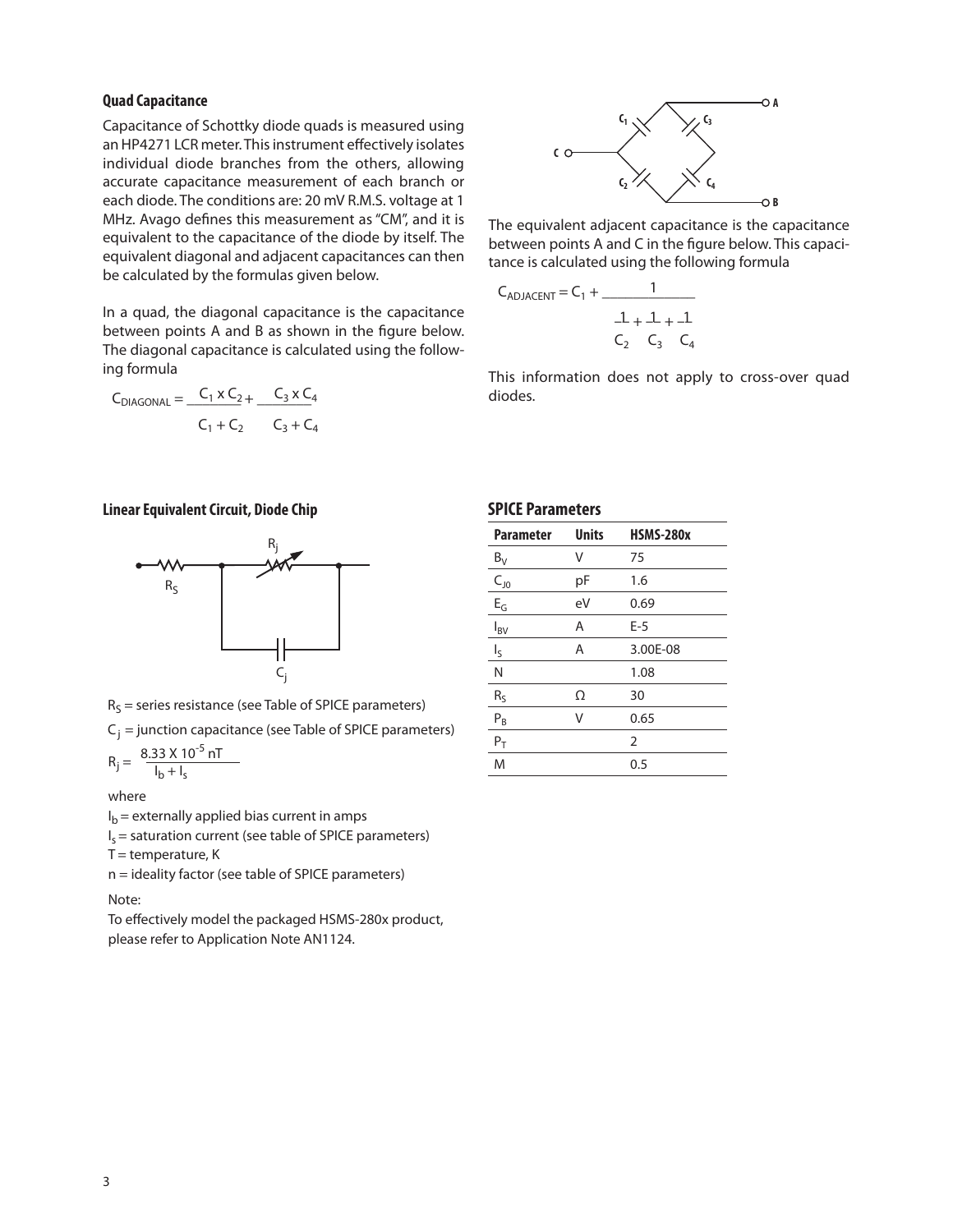# **Typical Performance, T<sub>C</sub> = 25°C (unless otherwise noted), Single Diode**





**100,000**

**Figure 1. Forward Current vs. Forward Voltage at Temperatures.**



**Figure 2. Reverse Current vs. Reverse Voltage at Temperatures.**



**Figure 3. Dynamic Resistance vs. Forward Current.**



**Figure 4. Total Capacitance vs. Reverse Voltage.**



**Figure 5. Typical Vf Match, Pairs and Quads.**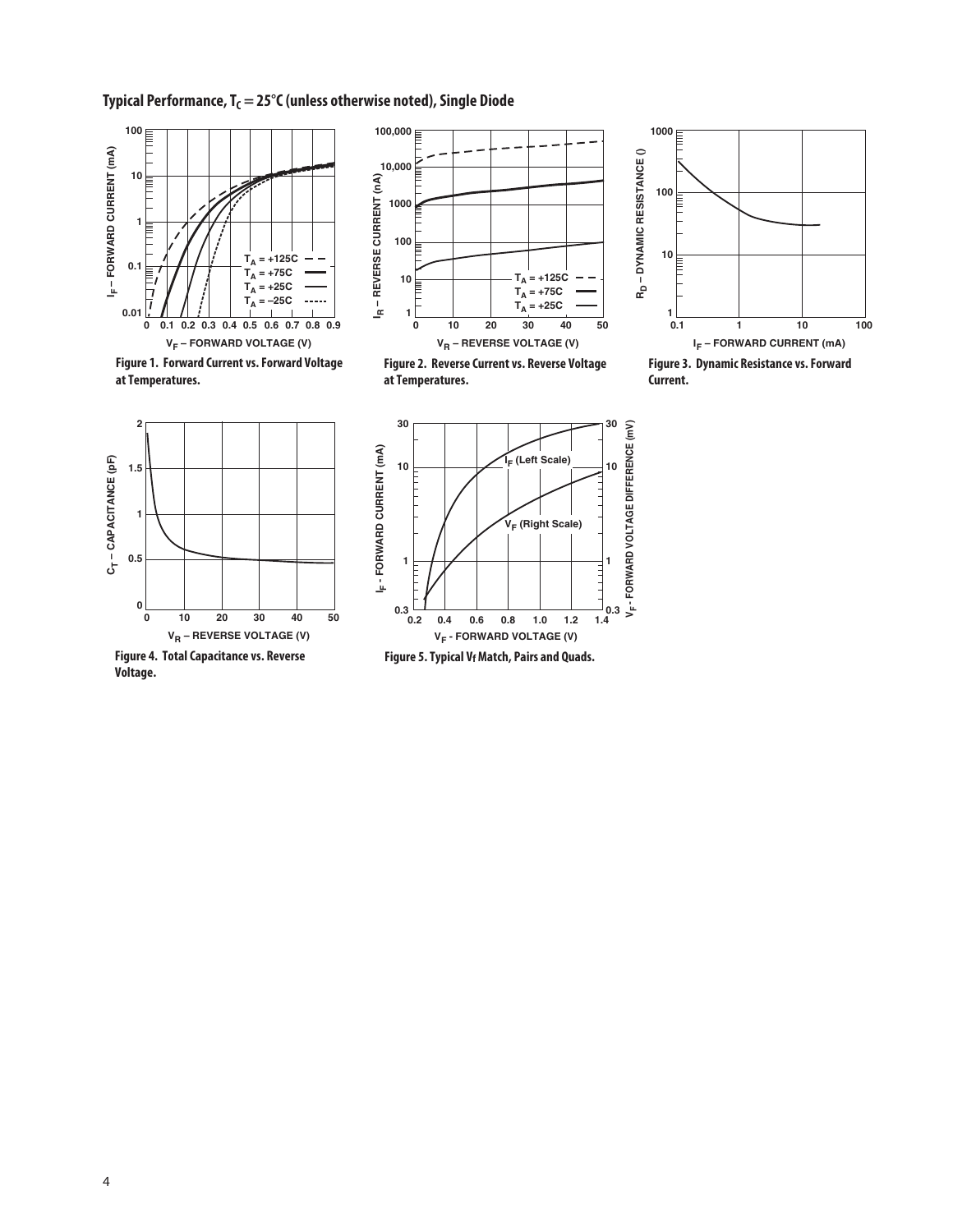# **Applications Information Introduction — Product Selection**

Avago's family of Schottky products provides unique solutions to many design problems.

The first step in choosing the right product is to select the diode type. All of the products in the HSMS-280x family use the same diode chip, and the same is true of the HSMS-281x and HSMS-282x families. Each family has a different set of characteristics which can be compared most easily by consulting the SPICE parameters in Table 1.

A review of these data shows that the HSMS-280x family has the highest breakdown voltage, but at the expense of a high value of series resistance  $(R_s)$ . In applications which do not require high voltage the HSMS-282x family, with a lower value of series resistance, will offer higher current carrying capacity and better performance. The HSMS-281x family is a hybrid Schottky (as is the HSMS-280x), offering lower 1/f or flicker noise than the HSMS-282x family.

In general, the HSMS-282x family should be the designer's first choice, with the -280x family reserved for high voltage applications and the HSMS-281x family for low flicker noise applications.

# **Assembly Instructions**

# **SOT-323 PCB Footprint**

A recommended PCB pad layout for the miniature SOT-323 (SC-70) package is shown in Figure 6 (dimensions are in inches). This layout provides ample allowance for package placement by automated assembly equipment without adding parasitics that could impair the performance.



**Figure 6. Recommended PCB Pad Layout for Avago's SC70 3L/SOT-323 Products.**

#### **Assembly Instructions**

### **SOT-363 PCB Footprint**

A recommended PCB pad layout for the miniature SOT-363 (SC-70, 6 lead) package is shown in Figure 7 (dimensions are in inches). This layout provides ample allowance for package placement by automated assembly equipment without adding parasitics that could impair the performance.



**Dimensionsin inches**

**Figure 7. Recommended PCB Pad Layout for Avago's SC70 6L/SOT-363 Products.**

| <b>Parameter</b> | <b>Units</b> | <b>HSMS-280x</b> | <b>HSMS-281x</b> | <b>HSMS-282x</b> |
|------------------|--------------|------------------|------------------|------------------|
| $B_V$            | V            | 75               | 25               | 15               |
| $C_{J0}$         | рF           | 1.6              | 1.1              | 0.7              |
| $E_G$            | eV           | 0.69             | 0.69             | 0.69             |
| $I_{BV}$         | A            | $1E-5$           | $1E-5$           | $1E-4$           |
| Ις               | Α            | $3E-8$           | 4.8 E-9          | $2.2E - 8$       |
| Ν                |              | 1.08             | 1.08             | 1.08             |
| $R_S$            | Ω            | 30               | 10               | 6                |
| $P_R(V_1)$       | ٧            | 0.65             | 0.65             | 0.65             |
| $P_T(XTI)$       |              | 2                | $\overline{2}$   | 2                |
| M                |              | 0.5              | 0.5              | 0.5              |

#### **Table 1. Typical SPICE Parameters**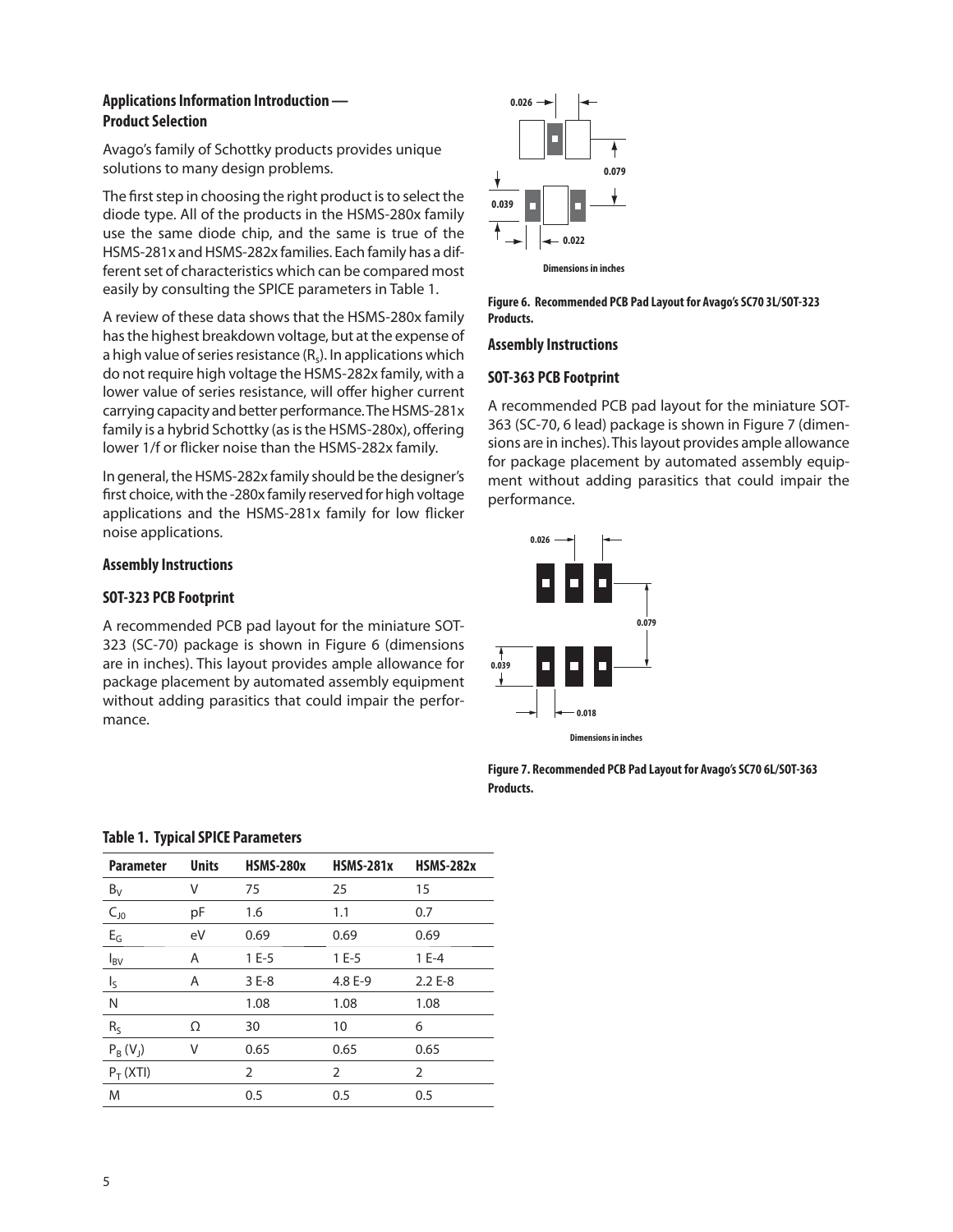#### **SMT Assembly**

Reliable assembly of surface mount components is a complex process that involves many material, process, and equipment factors, including: method of heating (e.g., IR or vapor phase reflow, wave soldering, etc.) circuit board material, conductor thickness and pattern, type of solder alloy, and the thermal conductivity and thermal mass of components. Components with a low mass, such as the SOT package, will reach solder reflow temperatures faster than those with a greater mass.

Avago's SOT diodes have been qualified to the timetemperature profile shown in Figure 8. This profile is representative of an IR reflow type of surface mount assembly process.

After ramping up from room temperature, the circuit board with components attached to it (held in place with solder paste) passes through one or more preheat zones. The preheat zones increase the temperature of the board and components to prevent thermal shock and begin evaporating solvents from the solder paste. The reflow zone briefly elevates the temperature sufficiently to produce a reflow of the solder.

The rates of change of temperature for the ramp-up and cool-down zones are chosen to be low enough to not cause deformation of the board or damage to components due to thermal shock. The maximum temperature in the reflow zone ( $T_{MAX}$ ) should not exceed 260°C.

These parameters are typical for a surface mount assembly process for Avago diodes. As a general guideline, the circuit board and components should be exposed only to the minimum temperatures and times necessary to achieve a uniform reflow of solder.



**Figure 8. Surface Mount Assembly Profile.**

#### **Lead-Free Reflow Profile Recommendation (IPC/JEDEC J-STD-020C)**

| <b>Reflow Parameter</b>                                           | <b>Lead-Free Assembly</b>      |                 |
|-------------------------------------------------------------------|--------------------------------|-----------------|
| Average ramp-up rate (Liquidus Temperature $(T_{S(max)}$ to Peak) | 3°C/ second max                |                 |
| Preheat                                                           | Temperature Min $(T_{S(min)})$ |                 |
|                                                                   | Temperature Max $(T_{S(max)})$ | $200^{\circ}$ C |
|                                                                   | Time (min to max) $(ts)$       | 60-180 seconds  |
| Ts(max) to TL Ramp-up Rate                                        |                                | 3°C/second max  |
| Time maintained above:                                            | Temperature $(T_1)$            | $217^{\circ}$ C |
|                                                                   | Time $(t1)$                    | 60-150 seconds  |
| Peak Temperature $(T_P)$                                          |                                | $260 + 0/-5$ °C |
| Time within 5 °C of actual Peak temperature $(tp)$                | 20-40 seconds                  |                 |
| Ramp-down Rate                                                    | 6°C/second max                 |                 |
| Time 25 °C to Peak Temperature                                    |                                | 8 minutes max   |

Note 1: All temperatures refer to topside of the package, measured on the package body surface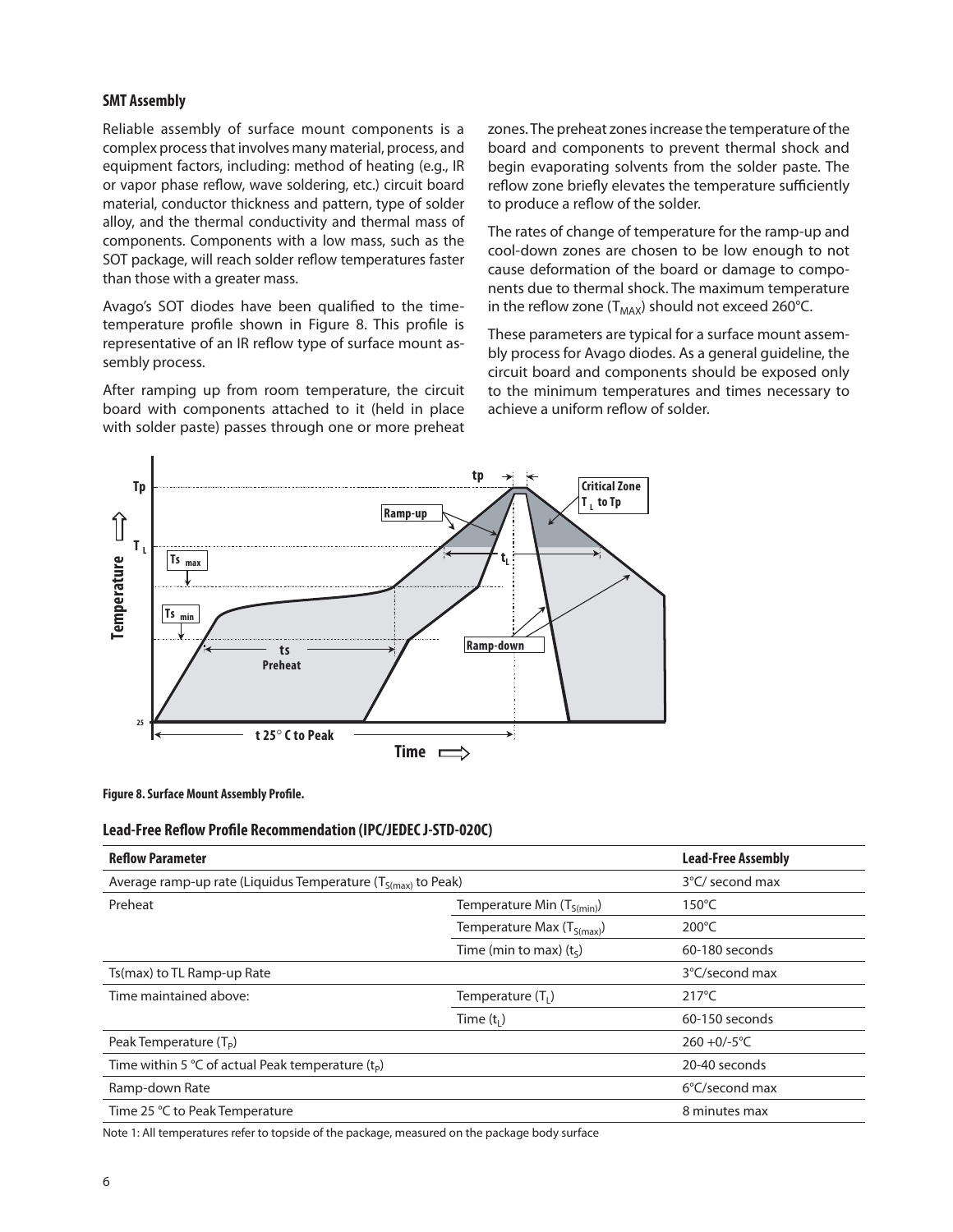# **Part Number Ordering Information**

| No. of         |                  |
|----------------|------------------|
| <b>Devices</b> | <b>Container</b> |
| 10000          | 13" Reel         |
| 3000           | 7" Reel          |
| 100            | antistatic bag   |
|                |                  |

x = 0, 2, 3, 4, 5, 8, B, C, E, F, K, L, M, N, P, R

# **Package Dimensions**







**Notes: XXX-packagemarking Drawings are not to scale**

|                | <b>DIMENSIONS (mm)</b> |       |  |
|----------------|------------------------|-------|--|
| <b>SYMBOL</b>  | MIN.                   | MAX.  |  |
| A              | 0.79                   | 1.20  |  |
| A <sub>1</sub> | 0.000                  | 0.100 |  |
| B              | 0.30                   | 0.54  |  |
| C              | 0.08                   | 0.20  |  |
| D              | 2.73                   | 3.13  |  |
| E1             | 1.15                   | 1.50  |  |
| e              | 0.89                   | 1.02  |  |
| e1             | 1.78                   | 2.04  |  |
| e2             | 0.45                   | 0.60  |  |
| E              | 2.10                   | 2.70  |  |
|                | 0.45                   | 0.69  |  |

# **Outline 23 (SOT-23) Outline SOT-323 (SC-70 3 Lead)**







**Notes: XXX-packagemarking**

|                | <u>UIMLIVJIVIVJ (IIIIII)</u> |              |  |  |
|----------------|------------------------------|--------------|--|--|
| <b>SYMBOL</b>  | MIN.                         | MAX.         |  |  |
| A              | 0.80                         | 1.00         |  |  |
| A1             | 0.00                         | 0.10         |  |  |
| B              | 0.15                         | 0.40         |  |  |
| C              | 0.08                         | 0.25         |  |  |
| D              | 1.80                         | 2.25         |  |  |
| E <sub>1</sub> | 1.10                         | 1.40         |  |  |
| e              |                              | 0.65 typical |  |  |
| e1             | 1.30 typical                 |              |  |  |
| E              | 1.80                         | 2.40         |  |  |
| L              | 0.26<br>0.46                 |              |  |  |
|                |                              |              |  |  |

**C**

**L**

**Drawings are not to scale**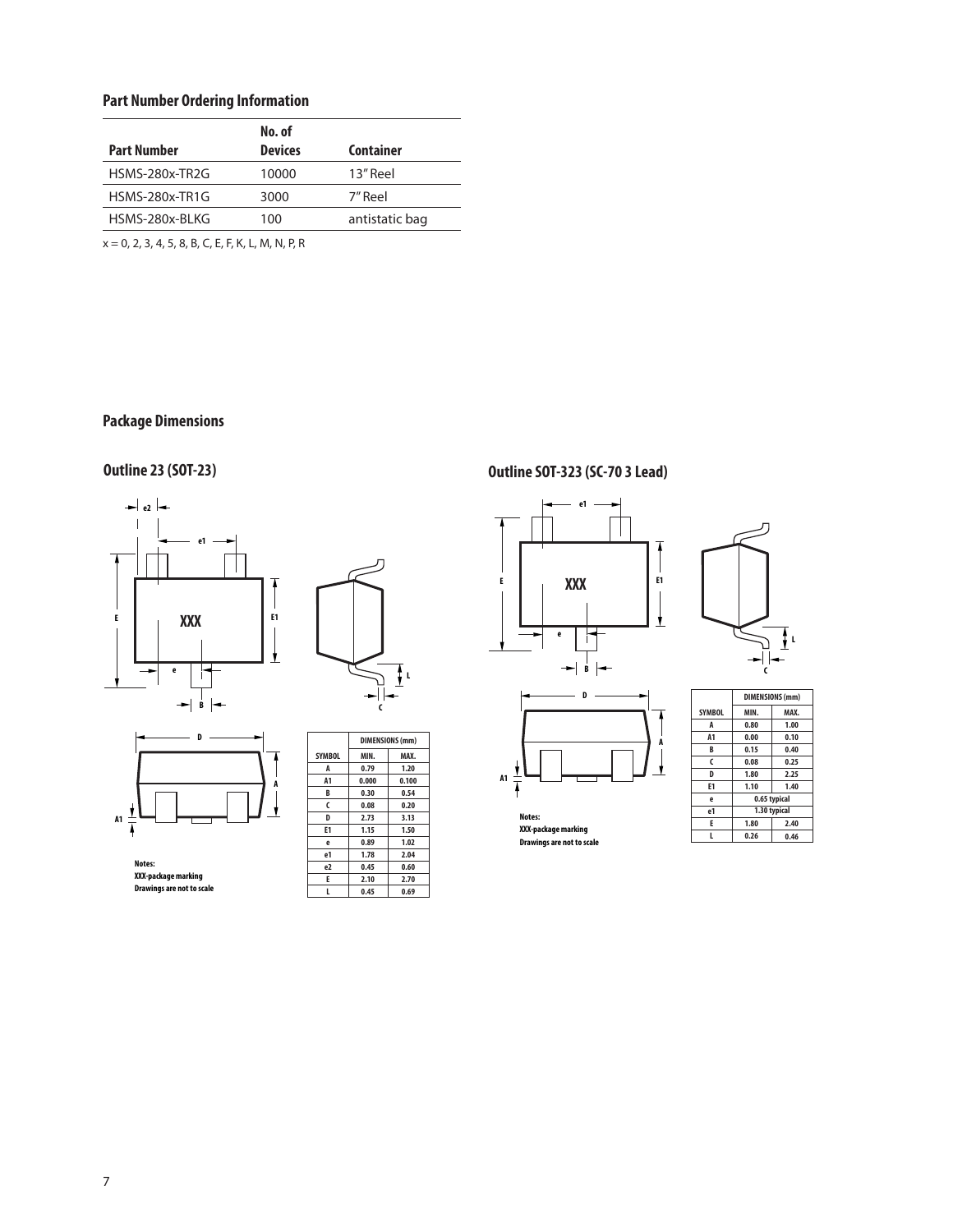#### **Package Dimensions (Continued)**





 $\overline{1}$ 



|               | UIMENJIUNJ (IIIIIII) |       |  |
|---------------|----------------------|-------|--|
| <b>SYMBOL</b> | MIN.                 | MAX.  |  |
| A             | 0.79                 | 1.097 |  |
| A1            | 0.013                | 0.10  |  |
| B             | 0.36                 | 0.54  |  |
| <b>B1</b>     | 0.76                 | 0.92  |  |
| C             | 0.086                | 0.152 |  |
| D             | 2.80                 | 3.06  |  |
| E1            | 1.20                 | 1.40  |  |
| e             | 0.89                 | 1.02  |  |
| e1            | 1.78                 | 2.04  |  |
| e2            | 0.45                 | 0.60  |  |
| E             | 2.10                 | 2.65  |  |
| L             | 0.45                 | 0.69  |  |

**DIMENSIONS (mm)**

٦

**Notes: XXX-packagemarking Drawings are not to scale**

### **Device Orientation**



**For Outline SOT-143**



**Note: "AB" represents package marking code. "C" represents date code.**

# **Outline 143 (SOT-143) Outline SOT-363 (SC-70 6 Lead)**



|                | <b>DIMENSIONS (mm)</b> |           |  |
|----------------|------------------------|-----------|--|
| <b>SYMBOL</b>  | MIN.                   | MAX.      |  |
| E              | 1.15                   | 1.35      |  |
| D              | 1.80                   | 2.25      |  |
| HE             | 1.80                   | 2.40      |  |
| A              | 0.80                   | 1.10      |  |
| A <sub>2</sub> | 0.80                   | 1.00      |  |
| A <sub>1</sub> | 0.00                   | 0.10      |  |
| ė              |                        | 0.650 BCS |  |
| b              | 0.15                   | 0.30      |  |
| Ć              | 0.08                   | 0.25      |  |
|                | 0.10                   | 0.46      |  |





**For Outlines SOT-23, -323**



**Note: "AB" represents package marking code. "C" represents date code.**

### **For Outline SOT-363**



**Note: "AB" represents package marking code. "C" represents date code.**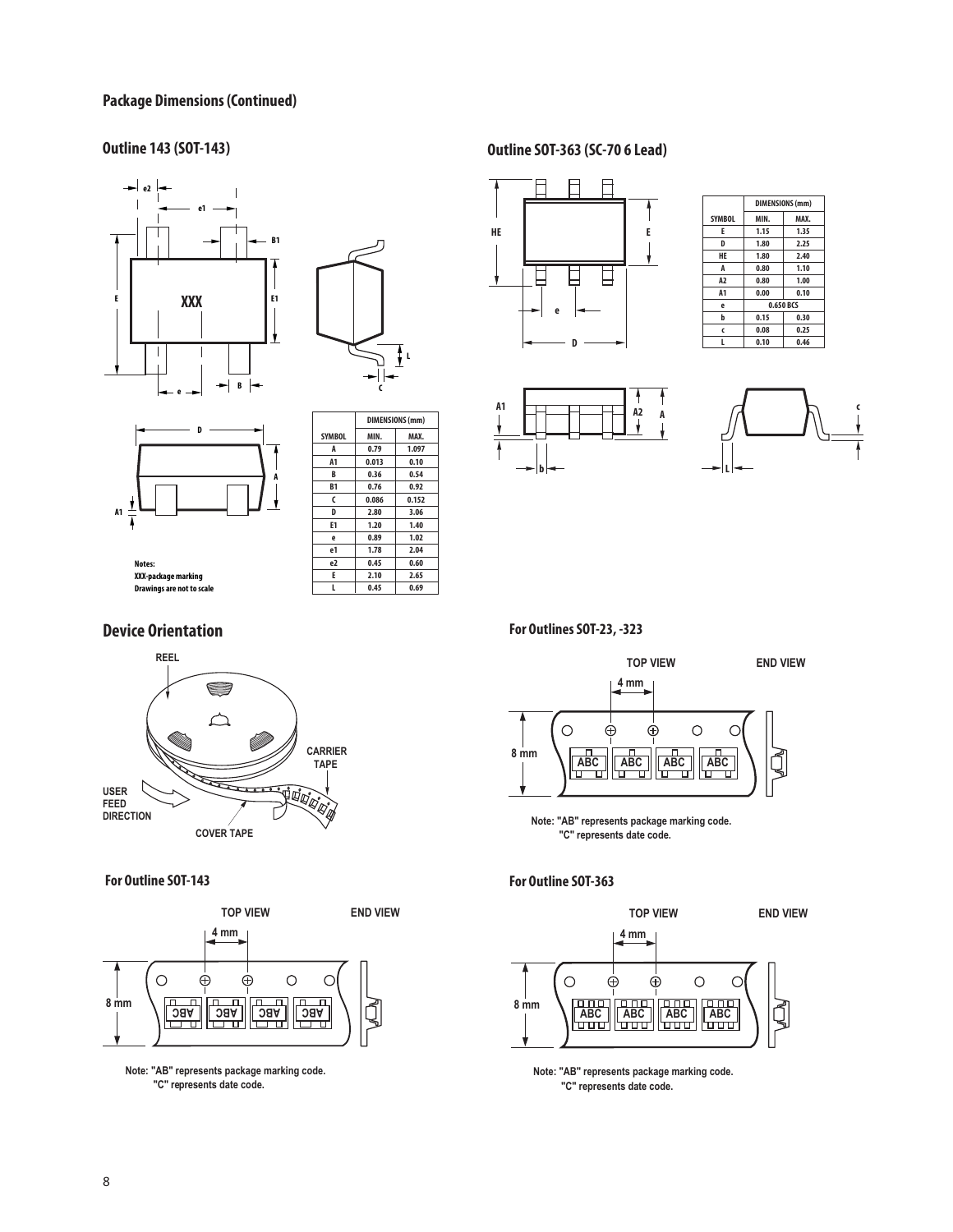# **Tape Dimensions and Product Orientation**

 $A_0$ 

**For Outline SOT-23**



 $B_0$ 

|                                   | <b>DESCRIPTION</b>                          | SYMBOL         | SIZE (mm)            | SIZE (INCHES)           |
|-----------------------------------|---------------------------------------------|----------------|----------------------|-------------------------|
| <b>CAVITY</b>                     | <b>LENGTH</b>                               | $A_{\Omega}$   | $3.15 + 0.10$        | $0.124 + 0.004$         |
|                                   | <b>WIDTH</b>                                | B <sub>0</sub> | $2.77 + 0.10$        | $0.109 + 0.004$         |
|                                   | <b>DEPTH</b>                                | $K_0$          | $1.22 + 0.10$        | $0.048 + 0.004$         |
|                                   | PITCH                                       | P              | $4.00 + 0.10$        | $0.157 + 0.004$         |
|                                   | <b>BOTTOM HOLF DIAMETER</b>                 | D <sub>1</sub> | $1.00 + 0.05$        | $0.039 + 0.002$         |
| PERFORATION                       | <b>DIAMETER</b>                             | D              | $1.50 + 0.10$        | $0.059 + 0.004$         |
|                                   | PITCH                                       | P <sub>0</sub> | $4.00 + 0.10$        | $0.157 + 0.004$         |
|                                   | <b>POSITION</b>                             | E              | $1.75 + 0.10$        | $0.069 + 0.004$         |
| <b>CARRIER TAPE</b>               | <b>WIDTH</b>                                | W              | $8.00 + 0.30 - 0.10$ | $0.315 + 0.012 - 0.004$ |
|                                   | <b>THICKNESS</b>                            | t1             | $0.229 \pm 0.013$    | $0.009 + 0.0005$        |
| <b>DISTANCE</b><br><b>BETWEEN</b> | CAVITY TO PERFORATION<br>(WIDTH DIRECTION)  | F              | $3.50 + 0.05$        | $0.138 + 0.002$         |
| <b>CENTERLINE</b>                 | CAVITY TO PERFORATION<br>(LENGTH DIRECTION) | $P_{2}$        | $2.00 + 0.05$        | $0.079 + 0.002$         |

# **For Outline SOT-143**





|                     | <b>DESCRIPTION</b>                          | <b>SYMBOL</b>  | SIZE (mm)            | SIZE (INCHES)           |
|---------------------|---------------------------------------------|----------------|----------------------|-------------------------|
| <b>CAVITY</b>       | LENGTH                                      | A <sub>0</sub> | $3.19 + 0.10$        | $0.126 + 0.004$         |
|                     | <b>WIDTH</b>                                | $B_0$          | $2.80 + 0.10$        | $0.110 + 0.004$         |
|                     | <b>DEPTH</b>                                | $K_0$          | $1.31 + 0.10$        | $0.052 + 0.004$         |
|                     | PITCH                                       | P              | $4.00 + 0.10$        | $0.157 + 0.004$         |
|                     | <b>BOTTOM HOLE DIAMETER</b>                 | $D_1$          | $1.00 + 0.25$        | $0.039 + 0.010$         |
| <b>PERFORATION</b>  | <b>DIAMETER</b>                             | D              | $1.50 + 0.10$        | $0.059 + 0.004$         |
|                     | PITCH                                       | $P_0$          | $4.00 + 0.10$        | $0.157 + 0.004$         |
|                     | <b>POSITION</b>                             | E              | $1.75 + 0.10$        | $0.069 + 0.004$         |
| <b>CARRIER TAPE</b> | <b>WIDTH</b>                                | W              | $8.00 + 0.30 - 0.10$ | $0.315 + 0.012 - 0.004$ |
|                     | <b>THICKNESS</b>                            | t1             | $0.254 + 0.013$      | $0.0100 \pm 0.0005$     |
| <b>DISTANCE</b>     | CAVITY TO PERFORATION<br>(WIDTH DIRECTION)  | F              | $3.50 + 0.05$        | $0.138 + 0.002$         |
|                     | CAVITY TO PERFORATION<br>(LENGTH DIRECTION) | P <sub>2</sub> | $2.00 + 0.05$        | $0.079 + 0.002$         |